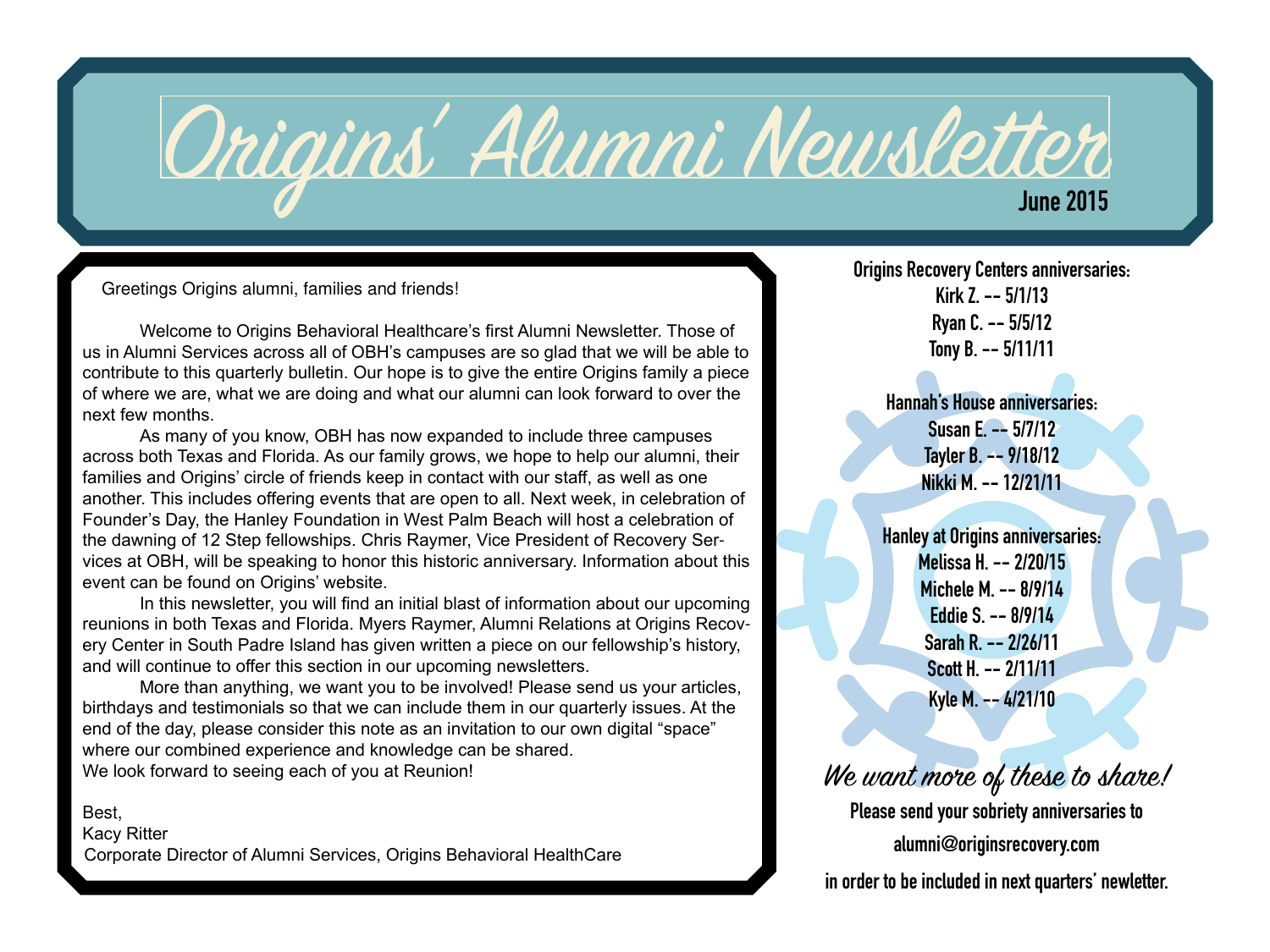

**by Myers Raymer, Alumni Relations, Origins Recovery Centers**

I just finished reading an amazing story about a series of events leading up to the founding of the 12 Step program. Talk about a program of action! Rowland Hazard, Cebra Graves, and Shep Cornell all got together and went to see Cebra's uncle, the judge who was presiding over Ebby Thacher's drunk case. Through their efforts, Ebby was turned over to Rowland and his friends - and we all know the rest of that story: Rowland's effort to go get Ebby led to Ebby sobering up, and then Ebby went to see his drinking buddy, Bill Wilson. Wilson would go on to become one of the founding fathers of the original 12 Step fellowship. Pretty cool.

When I first sobered up in 1988, the idea of looking at our history was the furthest thing from my mind. History? Yuck! It would take many years for me to "catch fire" and become interested in the men and women who made it possible for this incredible message to be carried to me. Actually, it was not until a bleak time in my own history when I would reach for something to kindle my interest. (In my early days, I spent lots of time in meetings but little else; I was sooo bored!) While sitting at a conference where I was to speak later in the day, I happened to end up in a room with an archivist who was doing a talk on the history of the fellowship. I was trapped and had to stay— but what an amazing transformation I went through! I heard dozens of things I had never heard before and, for reasons that would not be clear for years, it changed the way I looked at my recovery and my role in the fellowship.

So, what did I learn? Well, the most profound thing was the realization that the early men and women were,

# Interested in sharing your **testimonial**

in our next newsletter?

Please send your stories to alumni@originsrecovery.com from the very start, taught that this program and its lifesaving principles are to be shared - and shared with some intensity. (I had been taught that it was all about ME. "I" was the most important person in the room until I decided I wasn't. What a hoot!) The history folks told me that as soon as I was sober, I needed to take action to help others. They told me that selfless action would transform me into a man I didn't even know. Rowland to Ebby, Ebby to Bill, Bill to Dr. Bob, etc... Our history is full of stories of folks who went great distances in both mileage and time to carry our message. Let those of us who are new be clear that this didn't mean that we sit in meetings and wait for the next new guy. Our founding fathers took the action to go find these folks. 

Our AA history has taught me that love followed by real action wins the day. It was true then and it's true today!!!



**Origins' 12 Step Workbooks with the new logo!**



**The completed addition at Hannah's House in South Padre Island.**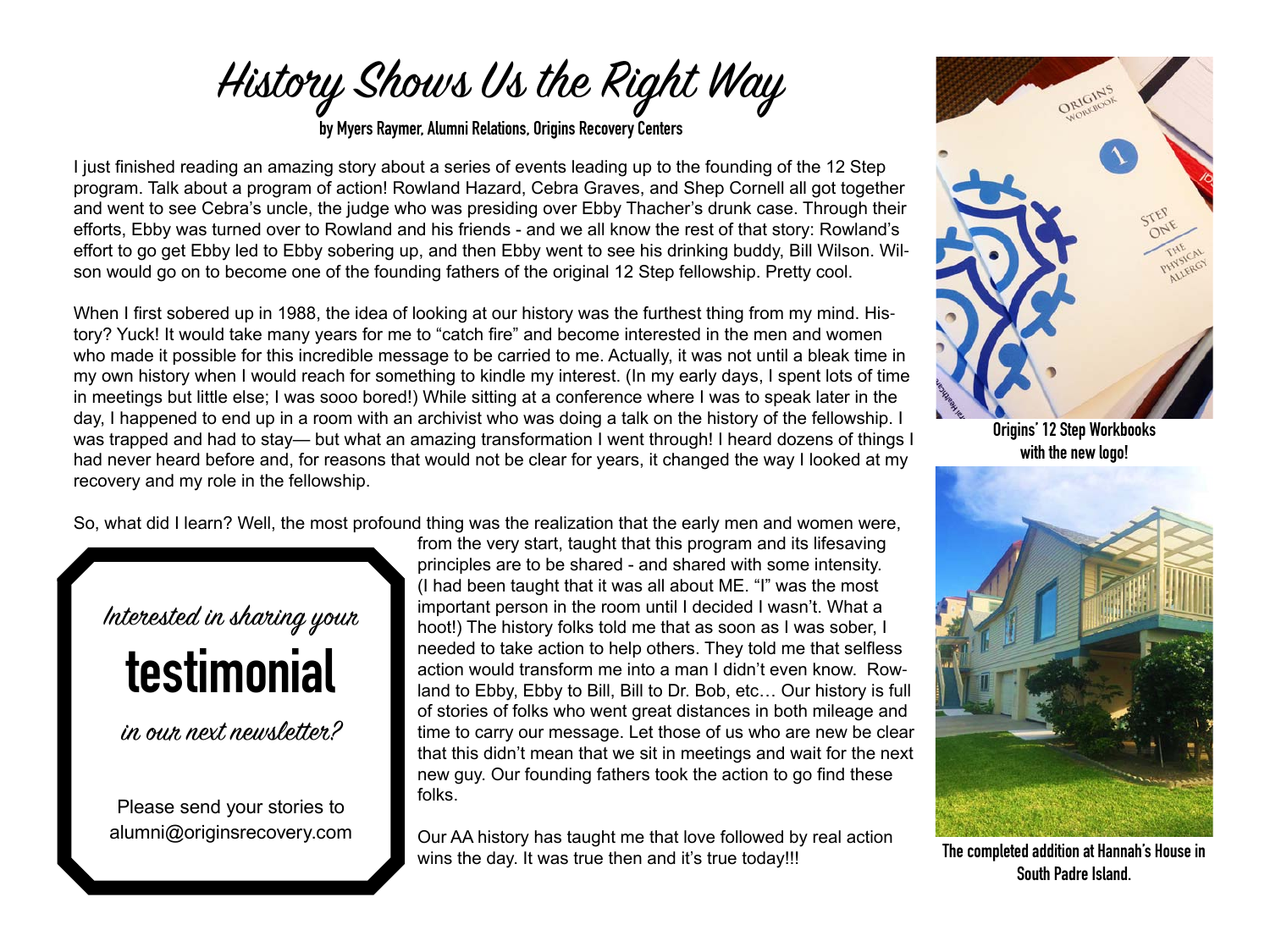



### **Origins Behavioral HealthCare**

**is happy to announce that our campuses will now share the same month for our annual Alumni Reunions.** 



This year's feature speakers

**South Padre Island: D.J. S. from Austin, Texas West Palm Beach: Larry S. from Atlanta, Georgia**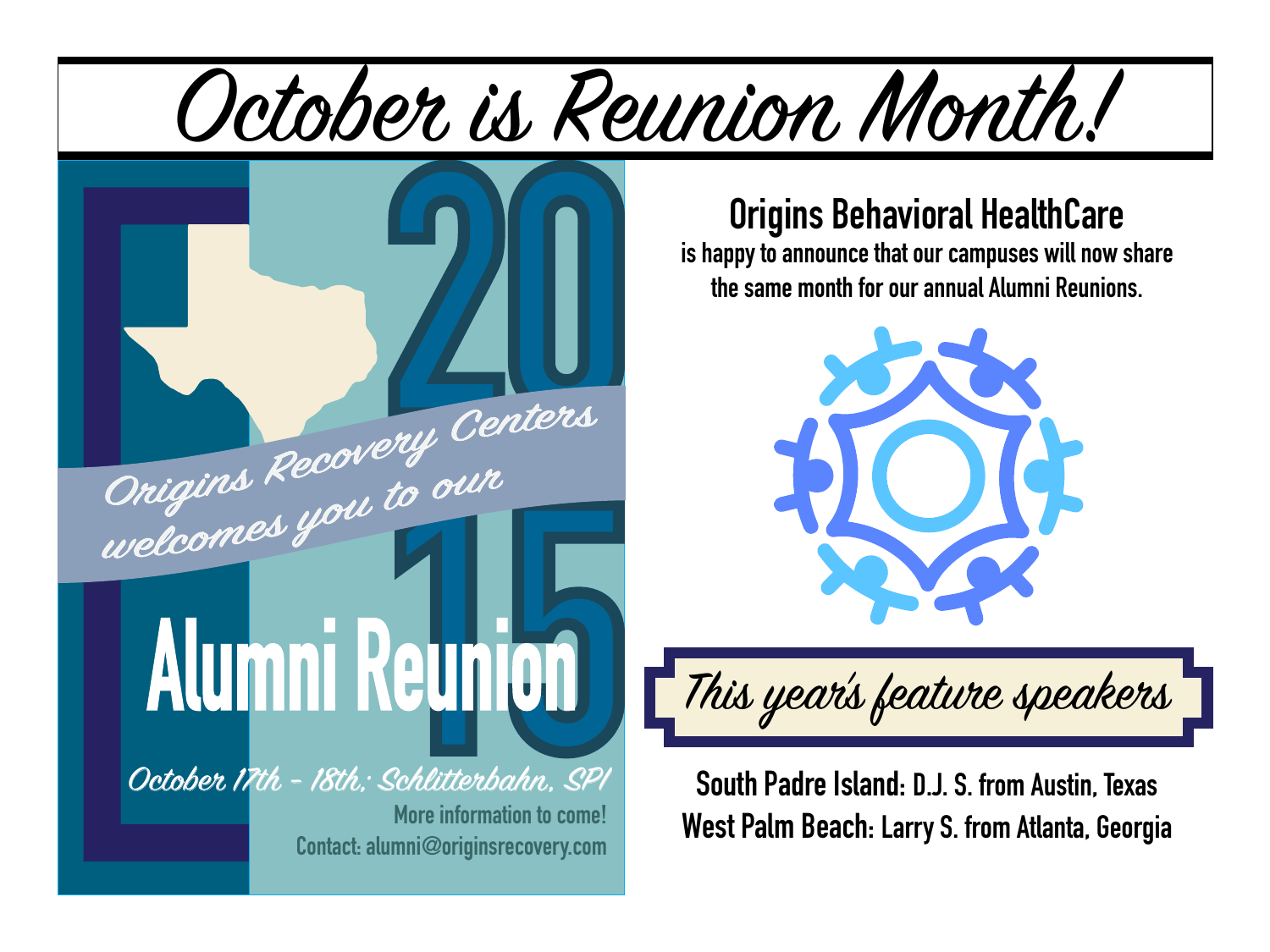#### **Who?** All are welcome to attend

#### **What?**

A celebration of recovery, complete with food, fun and fellowship.

#### **Why?**

These are free events which we offer as a token of our ongoing appreciation for allowing Origins to play a role in the lives of our graduates.

#### **We hope to see you there!**

**Hoping to volunteer for the festivities? We want you to join us in welcoming our guests and your fellow alumni. Please contact alumni@originsrecovery.com for information about how to get involved at either of our campuses.**

Come celebrate by picking up your sobriety chips with us!

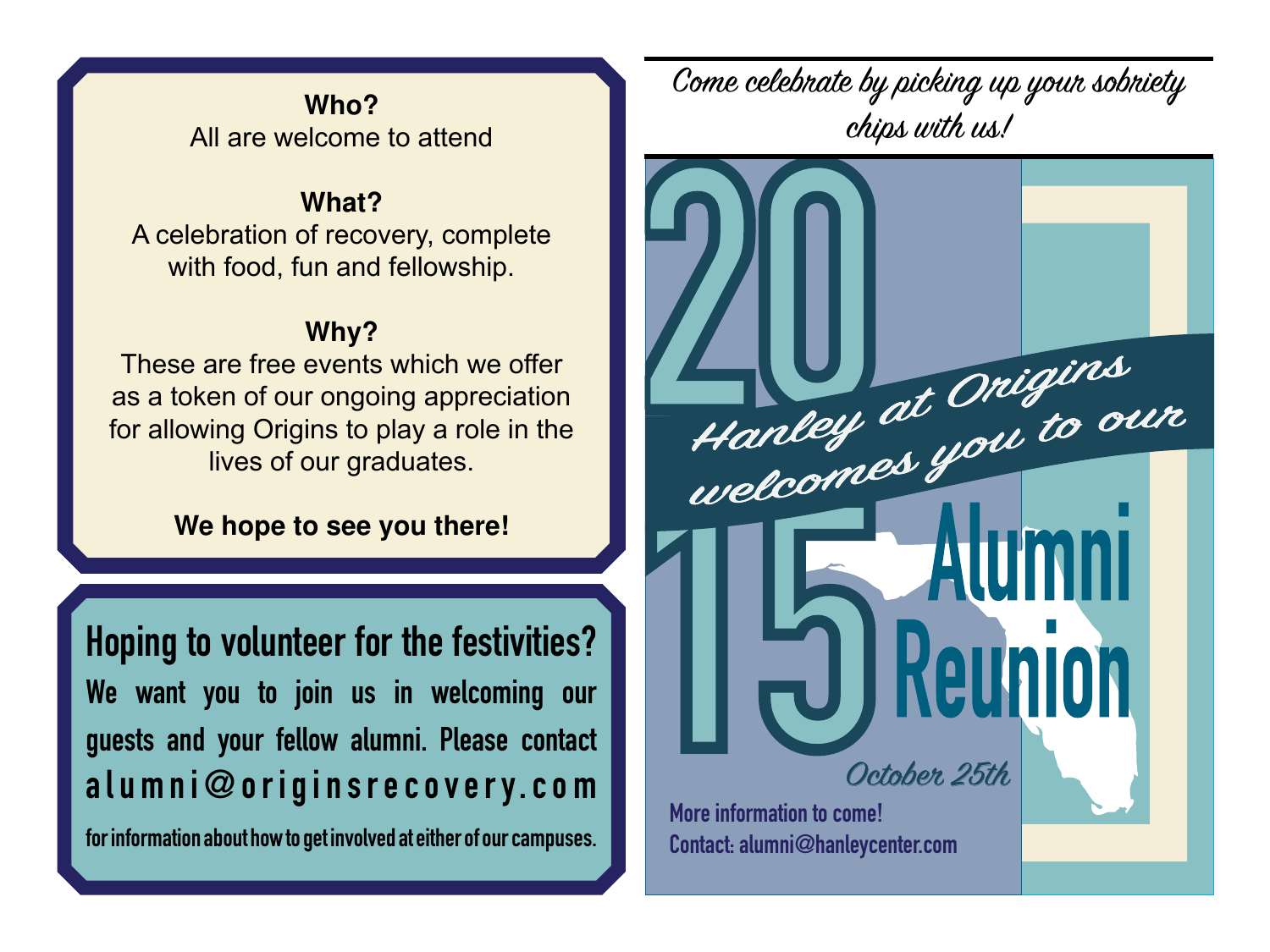

**Gate Lodge in Vero Beach, FL** 



**Origins Recovery Center in South Padre Island, TX**

## Hope for the Hopeless

**By Cara O'Neill, Alumni Services Specialist, Hanley at Origins**

In my life prior to sobriety, hope was not a big topic of conversation. I think the only thing I ever really hoped for was not to run out of beer. Therefore, when I entered treatment at Hanley Center and the staff spoke about hope, I really didn't relate. My alcoholism had progressed to the state where I could not live with or without alcohol. I felt like I had no way out. For some reason, I reached out for help and I was blessed to have friends take me to Hanley. This is where my journey of hope began. It wasn't easy, because though I knew I was an alcoholic, I believed the solution would not work for me. I had been to AA before and I had seen the Steps—and I saw the solution involved God. I felt that any solution which involved God would not work for me because I was agnostic. I was hopeless and I had never even tried to work the program.

After a few days at Hanley, my head cleared up and I felt I didn't need to be here. I went to the RA, asked for my stuff and attempted to leave. That RA was a young woman in recovery. She sat me down and shared her story with me. She told me how her life used to be and how it had changed by working the program. For some reason, I believed her. It was after my talk with her that I decided I was going to do the work. I know today that my Higher Power was present during that conversation. I know today that she had given me hope. That one talk changed my life.

Another memorable experience with the word 'hope' came when a staff member at Hanley Center

asked me to meditate on a spiritual word. Even though I was a month into treatment, I could not for the life of me think of a spiritual word. She suggested the word 'hope', and I used the word to meditate that day and every single day for the first year of my recovery. My day started with hope. My recovery started with hope.

I have continued to meditate throughout my recovery. The word has changed as I have changed, but I have never forgotten where I came from. A word as simple as 'hope' has helped me to connect with a Power greater than myself. It has given me relief from the impending doom I felt each and every day; it has given me more than I could have ever dreamed of.

My hope today is to carry the message to those that are still suffering. I want them to know that I have recovered from a hopeless condition through working the 12 Steps. My hope is to be like that RA who gave me hope when there was only despair.

Celebrating an anniversary?

**Come join the family by visiting Hanley at Origins!**

**Who:** 

**All are welcome to attend.** 

**When:** 

**Third Thursday of the month at 7PM** 

**Where:**

**The Hanley Resource Center 933 45th St, West Palm Beach, FL 33407**